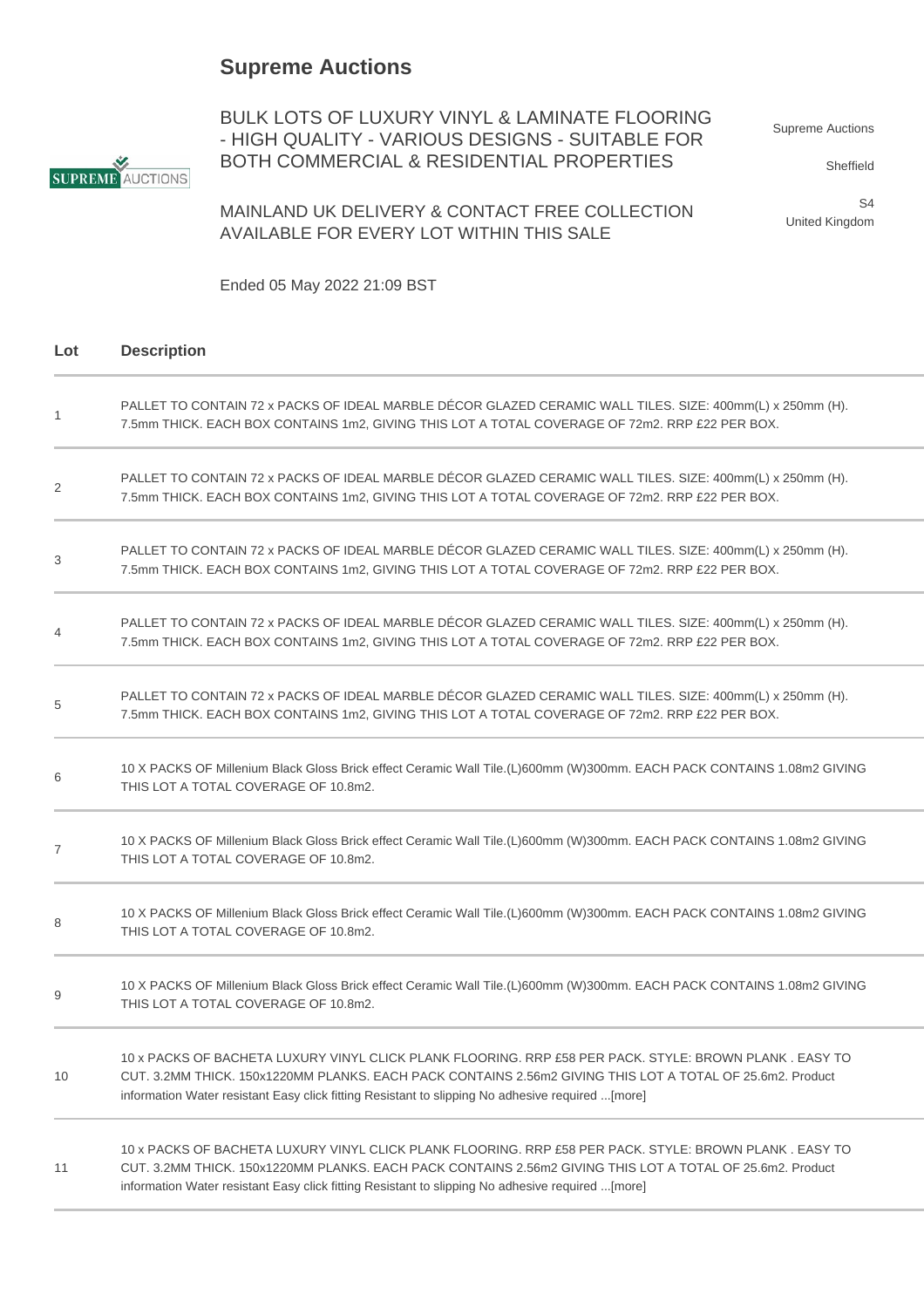| 12 | 10 x PACKS OF BACHETA LUXURY VINYL CLICK PLANK FLOORING. RRP £58 PER PACK. STYLE: DARK PLANK . EASY TO<br>CUT. 3.2MM THICK. 150x1220MM PLANKS. EACH PACK CONTAINS 2.56m2 GIVING THIS LOT A TOTAL OF 25.6m2. Product<br>information Water resistant Easy click fitting Resistant to slipping No adhesive required S[more]   |
|----|----------------------------------------------------------------------------------------------------------------------------------------------------------------------------------------------------------------------------------------------------------------------------------------------------------------------------|
| 13 | 10 x PACKS OF BACHETA LUXURY VINYL CLICK PLANK FLOORING. RRP £58 PER PACK. STYLE: DARK PLANK . EASY TO<br>CUT. 3.2MM THICK. 150x1220MM PLANKS. EACH PACK CONTAINS 2.56m2 GIVING THIS LOT A TOTAL OF 25.6m2. Product<br>information Water resistant Easy click fitting Resistant to slipping No adhesive required S [more]  |
| 14 | 4 x PACKS OF BACHETA LUXURY VINYL CLICK PLANK FLOORING. RRP £58 PER PACK. STYLE: DARK PLANK . EASY TO CUT.<br>3.2MM THICK. 150x1220MM PLANKS. EACH PACK CONTAINS 2.56m2 GIVING THIS LOT A TOTAL OF 10.24m2. Product<br>information Water resistant Easy click fitting Resistant to slipping No adhesive required S [more]  |
| 15 | 11 X PACKS OF LUXURY VINYL CLICK NATURAL GREY OAK EFFECT. EACH PACK CONTAINS 1.76m2, GIVING THIS LOT A<br>TOTAL COVERAGE OF 19.36m2.                                                                                                                                                                                       |
| 16 | 11 X PACKS OF LUXURY VINYL CLICK NATURAL GREY OAK EFFECT. EACH PACK CONTAINS 1.76m2, GIVING THIS LOT A<br>TOTAL COVERAGE OF 19.36m2.                                                                                                                                                                                       |
| 17 | 5 X PACKS OF Collaris Harlech Oak Effect Laminate Flooring. EACH PACK CONTAINS 1.9m2, GIVING THIS LOT A TOTAL<br>COVERAGE OF 9.5m2. This laminate flooring has an attractive Harlech oak effect finish, embossed surface finish and bevelled edge.<br>Each plank uses a simple click system, so installation is si[more]   |
| 18 | 12 x PACKS OF BARFOLD CLICK FITTING LAMINATE FLOORING. EACH PACK CONTAINS 1.996m2 GIVING THIS LOT A TOTAL<br>OF 23.95m2. EACH PACK CONTAINS 8 PLANKS. 8MM THICK. SUITABLE FOR ALL TYPES OF ROOMS EXCEPT WET ROOMS.                                                                                                         |
| 19 | 12 x PACKS OF BARFOLD CLICK FITTING LAMINATE FLOORING. EACH PACK CONTAINS 1.996m2 GIVING THIS LOT A TOTAL<br>OF 23.95m2. EACH PACK CONTAINS 8 PLANKS. 8MM THICK. SUITABLE FOR ALL TYPES OF ROOMS EXCEPT WET ROOMS.                                                                                                         |
| 20 | 12 x PACKS OF BARFOLD CLICK FITTING LAMINATE FLOORING. EACH PACK CONTAINS 1.996m2 GIVING THIS LOT A TOTAL<br>OF 23.95m2. EACH PACK CONTAINS 8 PLANKS. 8MM THICK. SUITABLE FOR ALL TYPES OF ROOMS EXCEPT WET ROOMS.                                                                                                         |
| 21 | 12 x PACKS OF BARFOLD CLICK FITTING LAMINATE FLOORING. EACH PACK CONTAINS 1.996m2 GIVING THIS LOT A TOTAL<br>OF 23.95m2. EACH PACK CONTAINS 8 PLANKS. 8MM THICK. SUITABLE FOR ALL TYPES OF ROOMS EXCEPT WET ROOMS.                                                                                                         |
| 22 | 12 x PACKS OF BARFOLD CLICK FITTING LAMINATE FLOORING. EACH PACK CONTAINS 1.996m2 GIVING THIS LOT A TOTAL<br>OF 23.95m2. EACH PACK CONTAINS 8 PLANKS. 8MM THICK. SUITABLE FOR ALL TYPES OF ROOMS EXCEPT WET ROOMS.                                                                                                         |
| 23 | 10 x PACKS OF BACHETA LUXURY VINYL CLICK PLANK FLOORING. RRP £58 PER PACK. STYLE: HADAKA VINTAGE . EASY TO<br>CUT. 3.2MM THICK. 150x1220MM PLANKS. EACH PACK CONTAINS 2.56m2 GIVING THIS LOT A TOTAL OF 25.6m2. Product<br>information Water resistant Easy click fitting Resistant to slipping No adhesive requir [more]  |
| 24 | 10 x PACKS OF BACHETA LUXURY VINYL CLICK PLANK FLOORING. RRP £58 PER PACK. STYLE: HADAKA VINTAGE . EASY TO<br>CUT. 3.2MM THICK. 150x1220MM PLANKS. EACH PACK CONTAINS 2.56m2 GIVING THIS LOT A TOTAL OF 25.6m2. Product<br>information Water resistant Easy click fitting Resistant to slipping No adhesive requir [more]  |
| 25 | 10 x PACKS OF BACHETA LUXURY VINYL CLICK PLANK FLOORING. RRP £58 PER PACK. STYLE: HADAKA VINTAGE . EASY TO<br>CUT. 3.2MM THICK. 150x1220MM PLANKS. EACH PACK CONTAINS 2.56m2 GIVING THIS LOT A TOTAL OF 25.6m2. Product<br>information Water resistant Easy click fitting Resistant to slipping No adhesive requir  [more] |

 $\sim$ 

 $\sim$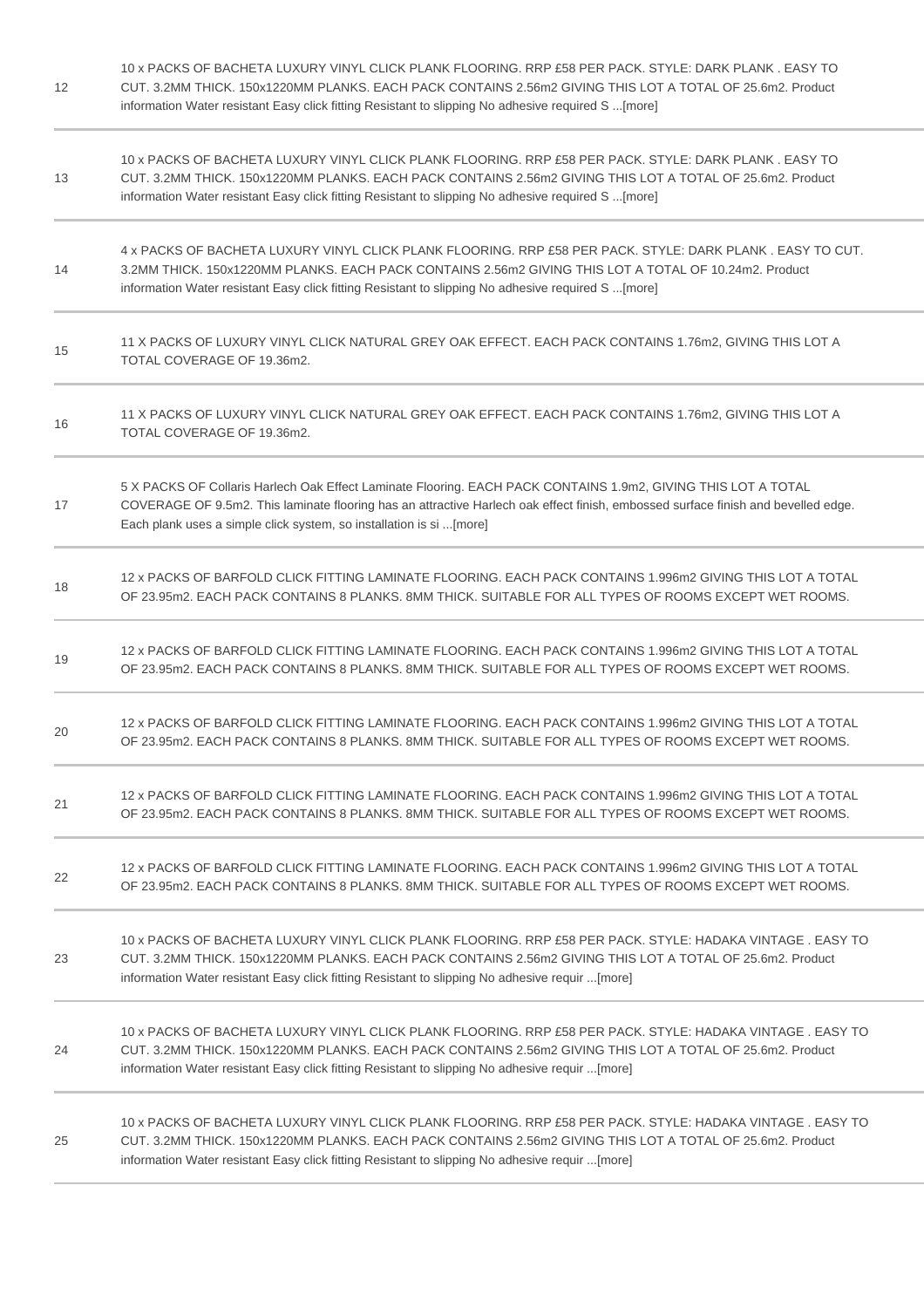| 26 | 10 x PACKS OF BACHETA LUXURY VINYL CLICK PLANK FLOORING. RRP £58 PER PACK. STYLE: HADAKA VINTAGE . EASY TO<br>CUT. 3.2MM THICK. 150x1220MM PLANKS. EACH PACK CONTAINS 2.56m2 GIVING THIS LOT A TOTAL OF 25.6m2. Product<br>information Water resistant Easy click fitting Resistant to slipping No adhesive requir  [more] |
|----|----------------------------------------------------------------------------------------------------------------------------------------------------------------------------------------------------------------------------------------------------------------------------------------------------------------------------|
| 27 | 10 x PACKS OF BACHETA LUXURY VINYL CLICK PLANK FLOORING. RRP £58 PER PACK. STYLE: HADAKA VINTAGE . EASY TO<br>CUT. 3.2MM THICK. 150x1220MM PLANKS. EACH PACK CONTAINS 2.56m2 GIVING THIS LOT A TOTAL OF 25.6m2. Product<br>information Water resistant Easy click fitting Resistant to slipping No adhesive requir [more]  |
| 28 | PALLET TO CONTAIN 24 x PACKS OF Nephin Oak Wood Oiled top layer flooring. EACH PACK CONTAINS 1.58m2, GIVING<br>THISLOT A TOTAL OF 37.92m2. Suitable for Bedroom, hallway & living room Drop lock click system. For use on Indoor hard. Underlay<br>type required: Foam underlay. Suitable for use with underfl  [more]     |
| 29 | PALLET TO CONTAIN 24 x PACKS OF Nephin Oak Wood Oiled top layer flooring. EACH PACK CONTAINS 1.58m2, GIVING<br>THISLOT A TOTAL OF 37.92m2. Suitable for Bedroom, hallway & living room Drop lock click system. For use on Indoor hard. Underlay<br>type required: Foam underlay. Suitable for use with underfl  [more]     |
| 30 | PALLET TO CONTAIN 24 x PACKS OF Nephin Oak Wood Oiled top layer flooring. EACH PACK CONTAINS 1.58m2, GIVING<br>THISLOT A TOTAL OF 37.92m2. Suitable for Bedroom, hallway & living room Drop lock click system. For use on Indoor hard. Underlay<br>type required: Foam underlay. Suitable for use with underfl  [more]     |
| 31 | 5 X PACKS OF Rondo Natural Oak Solid wood flooring. EACH PACK CONTAINS 1.3m <sup>2</sup> , GIVING THIS LOT A TOTAL COVERAGE OF<br>6.5M2.                                                                                                                                                                                   |
| 32 | 3 X PACKS OF COLOURS MARBLE WALL & FLOOR TILES SIZE: 300x600MM. EACH PACK CONTAINS 0.7m2 GIVING THIS LOT A<br>TOTAL COVERAGE OF 2.1m2                                                                                                                                                                                      |
| 33 | 6 X PACKS OF Scherzo Natural Walnut effect Laminate flooring. Each pack contains 1.21m2, giving this lot a total of 7.26m2. This<br>laminate flooring has an attractive Light walnut effect finish, gloss surface finish and bevelled edge. Each plank uses a simple click<br>system, so installation is simple an [more]  |
| 34 | 9 X NEW PACKS OF ARLBERG SMOKED WHITE PINE EFFECT LAMINATE FLOORING 194X1286MM EACH PACK CONTAINS<br>1.74m2 GIVING THIS A TOTAL OF 15.66m2                                                                                                                                                                                 |
| 35 | 10 x PACKS OF Orlancha Oak effect Laminate Flooring. Each pack contains 1.746m2, giving this lot a total coverage of 17.46m2. This<br>Orlancha oak effect laminate flooring is a great addition to any living space, the ideal solution for a real-wood looking floor that's<br>affordable and easy to install and [more]  |
| 36 | 9 x PACKS OF Orlancha Oak effect Laminate Flooring. Each pack contains 1.746m2, giving this lot a total coverage of 15.714m2. This<br>Orlancha oak effect laminate flooring is a great addition to any living space, the ideal solution for a real-wood looking floor that's<br>affordable and easy to install and [more]  |
| 37 | 3 X PACKS OF GOODHOME LEDBURY LIGHT BROWN OAK EFFECT 10MM LAMINATE FLOORING. EACH PACK CONTAINS<br>1.88m2 MEANING THIS LOT CONTAINS A TOTAL OF 5.64M2. GoodHome Ledbury wide plank light brown oak effect laminate is a<br>hard-wearing floor covering suitable for dry high traffic areas. Suitable for Bedroom, [more]   |
| 38 | 5 X PACKS OF Ystad Natural Oak Solid wood Flooring, EACH PACK COVERS 1.44m2, GIVING THIS LOT A TOTAL COVERAGE OF<br>7.2m2. Product information Suitable for Any room, excluding wet-rooms Click system fitting Cork underlay recommended Features and<br>benefits These solid wood planks are made from one block [more]   |
| 39 | PALLET TO CONTAIN 52 x PACKS OF BACHETA LUXURY VINYL CLICK TILE. STYLE: GREY. RRP £62 PER PACK. EASY TO<br>CUT. 3.2MM THICK. 305X610MM. EACH PACK CONTAINS 2.6m2 GIVING THIS LOT A TOTAL OF 135.4m2. Product information<br>Water resistant Easy click fitting Resistant to slipping No adhesive required Suitable  [more] |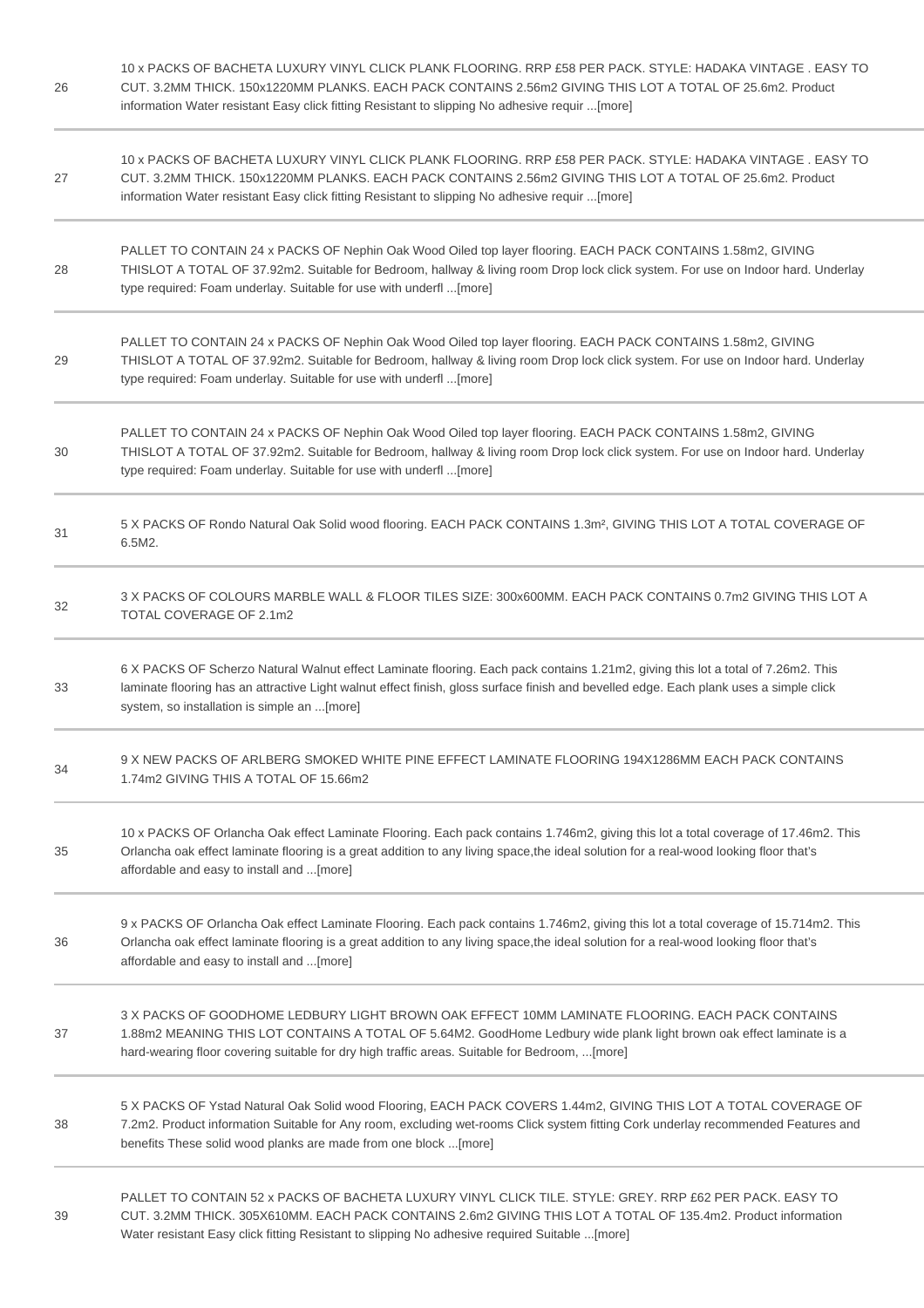| 40 | PALLET TO CONTAIN 52 x PACKS OF BACHETA LUXURY VINYL CLICK TILE, STYLE: GREY, RRP £62 PER PACK, EASY TO<br>CUT. 3.2MM THICK. 305X610MM. EACH PACK CONTAINS 2.6m2 GIVING THIS LOT A TOTAL OF 135.4m2. Product information<br>Water resistant Easy click fitting Resistant to slipping No adhesive required Suitable [more]  |
|----|----------------------------------------------------------------------------------------------------------------------------------------------------------------------------------------------------------------------------------------------------------------------------------------------------------------------------|
| 41 | PALLET TO CONTAIN 52 x PACKS OF BACHETA LUXURY VINYL CLICK TILE. STYLE: GREY. RRP £62 PER PACK. EASY TO<br>CUT. 3.2MM THICK. 305X610MM. EACH PACK CONTAINS 2.6m2 GIVING THIS LOT A TOTAL OF 135.4m2. Product information<br>Water resistant Easy click fitting Resistant to slipping No adhesive required Suitable  [more] |
| 42 | PALLET TO CONTAIN 52 x PACKS OF BACHETA LUXURY VINYL CLICK TILE. STYLE: GREY, RRP £62 PER PACK, EASY TO<br>CUT. 3.2MM THICK. 305X610MM. EACH PACK CONTAINS 2.6m2 GIVING THIS LOT A TOTAL OF 135.4m2. Product information<br>Water resistant Easy click fitting Resistant to slipping No adhesive required Suitable  [more] |
| 43 | PALLET TO CONTAIN 52 x PACKS OF BACHETA LUXURY VINYL CLICK TILE. STYLE: GREY. RRP £62 PER PACK. EASY TO<br>CUT. 3.2MM THICK. 305X610MM. EACH PACK CONTAINS 2.6m2 GIVING THIS LOT A TOTAL OF 135.4m2. Product information<br>Water resistant Easy click fitting Resistant to slipping No adhesive required Suitable  [more] |
| 44 | PALLET TO CONTAIN 52 x PACKS OF BACHETA LUXURY VINYL CLICK TILE. STYLE: GREY. RRP £62 PER PACK. EASY TO<br>CUT. 3.2MM THICK. 305X610MM. EACH PACK CONTAINS 2.6m2 GIVING THIS LOT A TOTAL OF 135.4m2. Product information<br>Water resistant Easy click fitting Resistant to slipping No adhesive required Suitable  [more] |
| 45 | 12 x PACKS OF IDEAL MARBLE DÉCOR GLAZED CERAMIC WALL TILES. SIZE: 400mm(L) x 250mm (H). 7.5mm THICK. EACH<br>BOX CONTAINS 1m2, GIVING THIS LOT A TOTAL COVERAGE OF 12m2. RRP £22 PER BOX.                                                                                                                                  |
| 46 | 12 x PACKS OF IDEAL MARBLE DÉCOR GLAZED CERAMIC WALL TILES. SIZE: 400mm(L) x 250mm (H). 7.5mm THICK. EACH<br>BOX CONTAINS 1m2, GIVING THIS LOT A TOTAL COVERAGE OF 12m2. RRP £22 PER BOX.                                                                                                                                  |
| 47 | 12 x PACKS OF IDEAL MARBLE DÉCOR GLAZED CERAMIC WALL TILES. SIZE: 400mm(L) x 250mm (H). 7.5mm THICK. EACH<br>BOX CONTAINS 1m2, GIVING THIS LOT A TOTAL COVERAGE OF 12m2. RRP £22 PER BOX.                                                                                                                                  |
| 48 | 12 x PACKS OF IDEAL MARBLE DÉCOR GLAZED CERAMIC WALL TILES. SIZE: 400mm(L) x 250mm (H). 7.5mm THICK. EACH<br>BOX CONTAINS 1m2, GIVING THIS LOT A TOTAL COVERAGE OF 12m2. RRP £22 PER BOX.                                                                                                                                  |
| 49 | 12 x PACKS OF IDEAL MARBLE DÉCOR GLAZED CERAMIC WALL TILES. SIZE: 400mm(L) x 250mm (H). 7.5mm THICK. EACH<br>BOX CONTAINS 1m2, GIVING THIS LOT A TOTAL COVERAGE OF 12m2. RRP £22 PER BOX.                                                                                                                                  |
| 50 | 12 x PACKS OF BACHETA LUXURY VINYL CLICK TILE, STYLE: GREY, RRP £62 PER PACK, EASY TO CUT, 3.2MM THICK,<br>305X610MM. EACH PACK CONTAINS 2.6m2 GIVING THIS LOT A TOTAL OF 31.2m2. Product information Water resistant Easy click<br>fitting Resistant to slipping No adhesive required Suitable for use with under  [more] |
| 51 | 12 x PACKS OF BACHETA LUXURY VINYL CLICK TILE. STYLE: GREY. RRP £62 PER PACK. EASY TO CUT. 3.2MM THICK.<br>305X610MM. EACH PACK CONTAINS 2.6m2 GIVING THIS LOT A TOTAL OF 31.2m2. Product information Water resistant Easy click<br>fitting Resistant to slipping No adhesive required Suitable for use with under  [more] |
| 52 | 12 x PACKS OF BACHETA LUXURY VINYL CLICK TILE. STYLE: GREY. RRP £62 PER PACK. EASY TO CUT. 3.2MM THICK.<br>305X610MM. EACH PACK CONTAINS 2.6m2 GIVING THIS LOT A TOTAL OF 31.2m2. Product information Water resistant Easy click<br>fitting Resistant to slipping No adhesive required Suitable for use with under [more]  |
| 53 | 12 x PACKS OF BACHETA LUXURY VINYL CLICK TILE. STYLE: GREY. RRP £62 PER PACK. EASY TO CUT. 3.2MM THICK.<br>305X610MM. EACH PACK CONTAINS 2.6m2 GIVING THIS LOT A TOTAL OF 31.2m2. Product information Water resistant Easy click<br>fitting Resistant to slipping No adhesive required Suitable for use with under [more]  |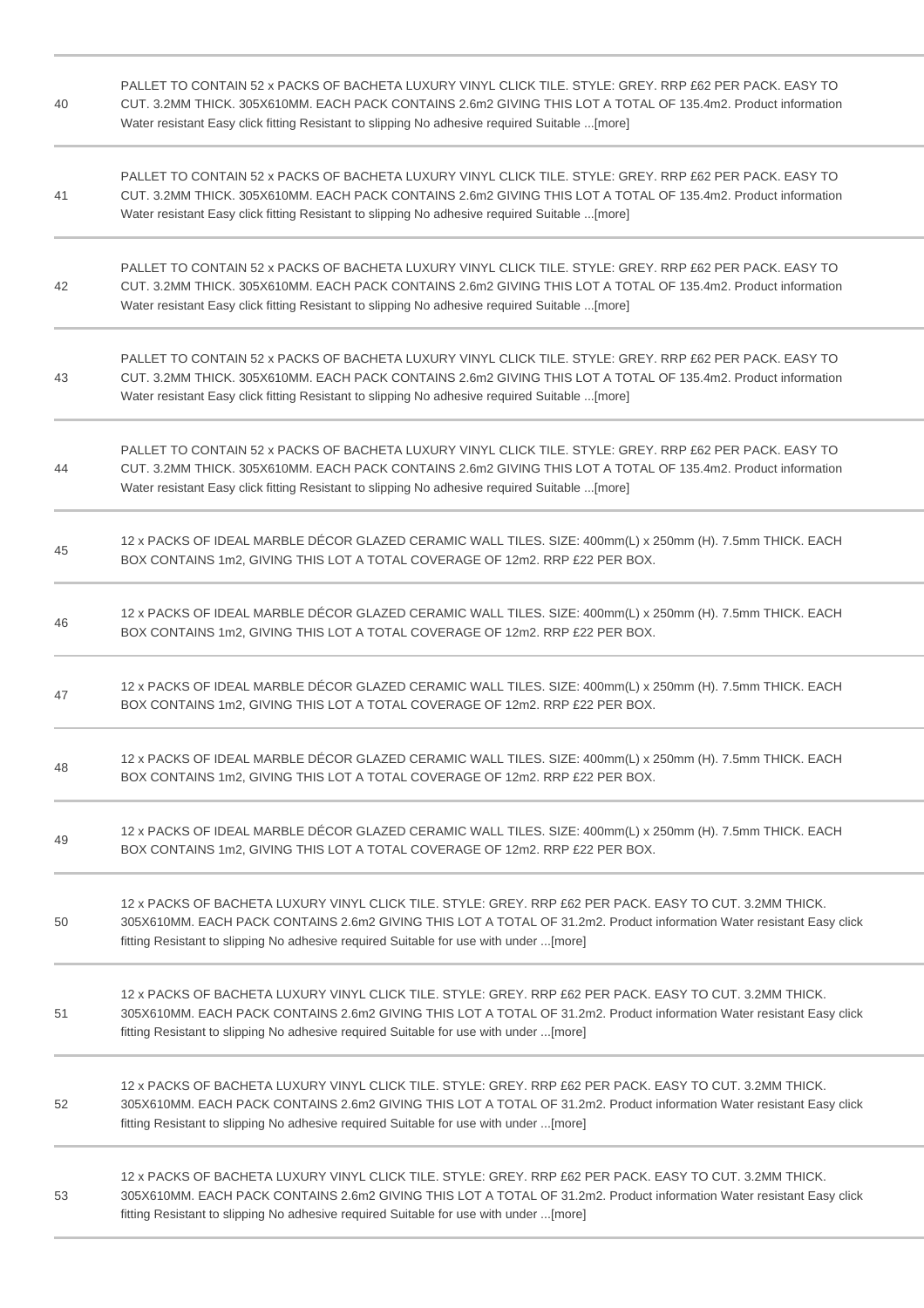54 12 x PACKS OF BACHETA LUXURY VINYL CLICK TILE. STYLE: GREY. RRP £62 PER PACK. EASY TO CUT. 3.2MM THICK. 305X610MM. EACH PACK CONTAINS 2.6m2 GIVING THIS LOT A TOTAL OF 31.2m2. Product information Water resistant Easy click fitting Resistant to slipping No adhesive required Suitable for use with under ...[more] 55 11 x PACKS OF STRAIGHT LINE DÉCOR WALL TILES. EACH PACK CONTAINS 1.2m2, GIVING THIS LOT A TOTAL COVERAGE OF 13.2m2. 56 10 x Packs of Isaberg Natural Oak Real wood top layer flooring. Each pack contains 1.84m2, giving this lot a total coverage of 18.4m2. Suitable for Bedroom, hallway & living roomDrop lock click systemFor use on Indoor hardNo adhesive requiredUnderlay type required: Foam underlaySuitable for ...[more] 57 10 x Packs of Isaberg Natural Oak Real wood top layer flooring. Each pack contains 1.84m2, giving this lot a total coverage of 18.4m2. Suitable for Bedroom, hallway & living roomDrop lock click systemFor use on Indoor hardNo adhesive requiredUnderlay type required: Foam underlaySuitable for ...[more] 5 x Packs of Isaberg Natural Oak Real wood top layer flooring. Each pack contains 1.84m2, giving this lot a total coverage of 9.2m2.

- 58 Suitable for Bedroom, hallway & living roomDrop lock click systemFor use on Indoor hardNo adhesive requiredUnderlay type required: Foam underlaySuitable for u ...[more]
- 59 10 PACKS OF Marapi Grey Laminate Flooring, EACH PACK CONTAINS 1.74m2, GIVING THIS LOT A COMBINED COVERAGE OF 17.4m2. Product information Suitable for use with underfloor heating Features and benefits Glueless fitting for easy installation HDF Quell Stop+ moisture resistance Recommend fitting a foam ...[more]
- 60 10 PACKS OF Marapi Grey Laminate Flooring, EACH PACK CONTAINS 1.74m2, GIVING THIS LOT A COMBINED COVERAGE OF 17.4m2. Product information Suitable for use with underfloor heating Features and benefits Glueless fitting for easy installation HDF Quell Stop+ moisture resistance Recommend fitting a foam ...[more]
- 61 10 PACKS OF Marapi Grey Laminate Flooring, EACH PACK CONTAINS 1.74m2, GIVING THIS LOT A COMBINED COVERAGE OF 17.4m2. Product information Suitable for use with underfloor heating Features and benefits Glueless fitting for easy installation HDF Quell Stop+ moisture resistance Recommend fitting a foam ...[more]
- 62 10 PACKS OF Marapi Grey Laminate Flooring, EACH PACK CONTAINS 1.74m2, GIVING THIS LOT A COMBINED COVERAGE OF 17.4m2. Product information Suitable for use with underfloor heating Features and benefits Glueless fitting for easy installation HDF Quell Stop+ moisture resistance Recommend fitting a foam ...[more]
- 63 10 PACKS OF Marapi Grey Laminate Flooring, EACH PACK CONTAINS 1.74m2, GIVING THIS LOT A COMBINED COVERAGE OF 17.4m2. Product information Suitable for use with underfloor heating Features and benefits Glueless fitting for easy installation HDF Quell Stop+ moisture resistance Recommend fitting a foam ...[more]
- 64 10 PACKS OF Marapi Grey Laminate Flooring, EACH PACK CONTAINS 1.74m2, GIVING THIS LOT A COMBINED COVERAGE OF 17.4m2. Product information Suitable for use with underfloor heating Features and benefits Glueless fitting for easy installation HDF Quell Stop+ moisture resistance Recommend fitting a foam ...[more]
- 65 10 X PACKS OF Ostend Natural Oxford oak effect Flooring. EACH PACK CONTAINS 1.76m2, GIVING THIS LOT A TOTAL COVERAGE OF 17.6m2. This laminate flooring has an attractive Oxford oak effect finish, antique surface finish and bevelled edge. Each plank uses a simple click system, so installation is simpl ...[more]
- 66 10 X PACKS OF Ostend Natural Oxford oak effect Flooring. EACH PACK CONTAINS 1.76m2, GIVING THIS LOT A TOTAL COVERAGE OF 17.6m2. This laminate flooring has an attractive Oxford oak effect finish, antique surface finish and bevelled edge. Each plank uses a simple click system, so installation is simpl ...[more]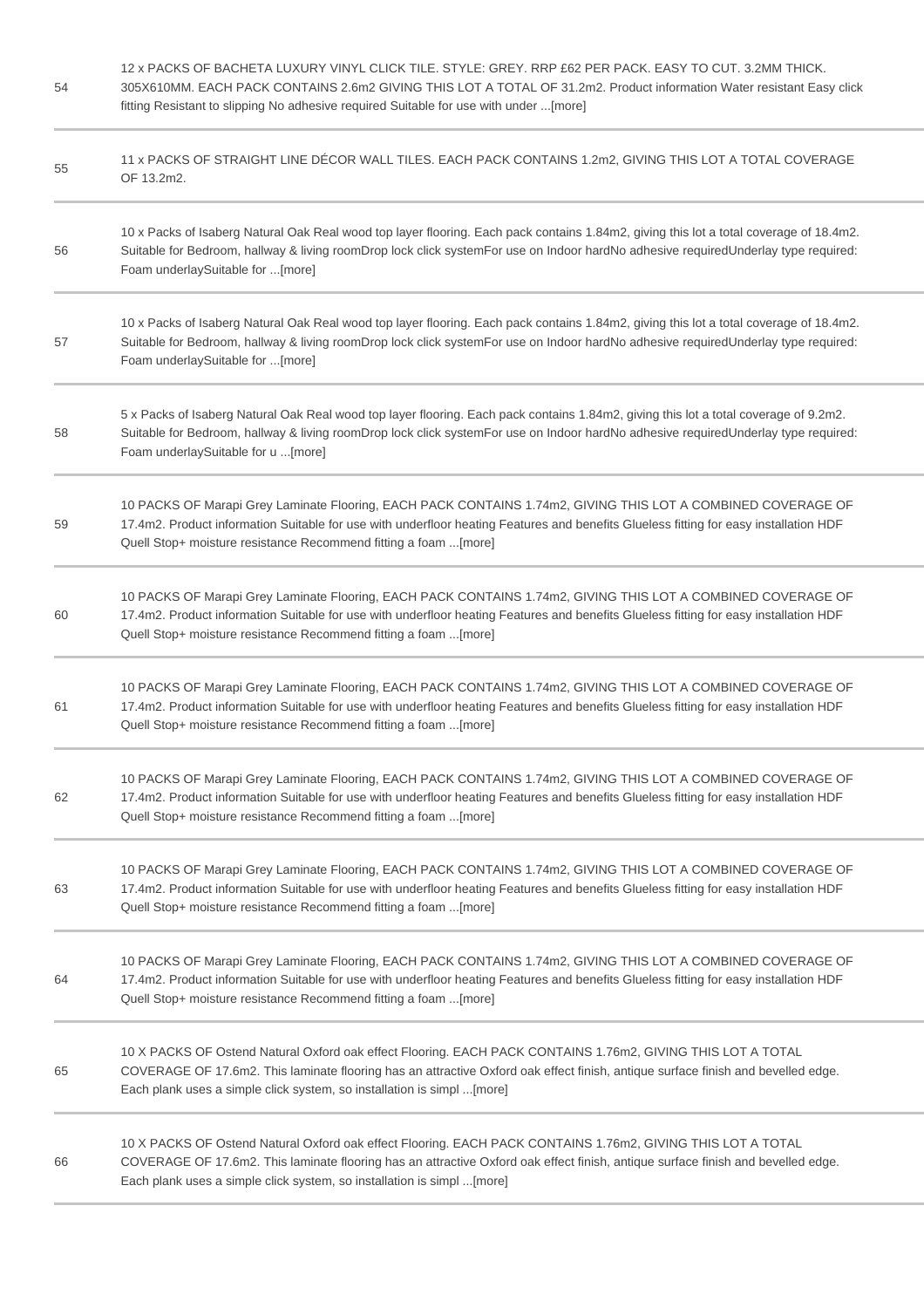| 67 | 10 X PACKS OF Ostend Natural Oxford oak effect Flooring. EACH PACK CONTAINS 1.76m2, GIVING THIS LOT A TOTAL<br>COVERAGE OF 17.6m2. This laminate flooring has an attractive Oxford oak effect finish, antique surface finish and bevelled edge.<br>Each plank uses a simple click system, so installation is simpl [more] |
|----|---------------------------------------------------------------------------------------------------------------------------------------------------------------------------------------------------------------------------------------------------------------------------------------------------------------------------|
| 68 | 10 X PACKS OF Ostend Natural Oxford oak effect Flooring. EACH PACK CONTAINS 1.76m2, GIVING THIS LOT A TOTAL<br>COVERAGE OF 17.6m2. This laminate flooring has an attractive Oxford oak effect finish, antique surface finish and bevelled edge.<br>Each plank uses a simple click system, so installation is simpl [more] |
| 69 | 8 X PACKS OF Ostend Natural Oxford oak effect Flooring. EACH PACK CONTAINS 1.76m2, GIVING THIS LOT A TOTAL COVERAGE<br>OF 14.08m2. This laminate flooring has an attractive Oxford oak effect finish, antique surface finish and bevelled edge. Each plank uses<br>a simple click system, so installation is simpl [more] |
| 70 | 10 x PACKS OF BACHETA LUXURY VINYL CLICK PLANK FLOORING. RRP £58 PER PACK. STYLE: WHITE PLANK. EASY TO<br>CUT. 3.2MM THICK. 150x1220MM PLANKS. EACH PACK CONTAINS 2.56m2 GIVING THIS LOT A TOTAL OF 25.6m2. Product<br>information Water resistant Easy click fitting Resistant to slipping No adhesive required  [more]  |
| 71 | 7 x PACKS OF BACHETA LUXURY VINYL CLICK PLANK FLOORING. RRP £58 PER PACK. STYLE: WHITE PLANK . EASY TO CUT.<br>3.2MM THICK. 150x1220MM PLANKS. EACH PACK CONTAINS 2.56m2 GIVING THIS LOT A TOTAL OF 17.92m2. Product<br>information Water resistant Easy click fitting Resistant to slipping No adhesive required [more]  |
| 72 | 10 x PACKS OF NEW BACHETA LUXURY VINYL CLICK PLANK FLOORING. STYLE: PECAN. EASY TO CUT. 3.2MM THICK.<br>150x1220MM PLANKS. EACH PACK CONTAINS 2.56m2 GIVING THIS LOT A TOTAL OF 25.6m2. Product information Water resistant<br>Easy click fitting Resistant to slipping No adhesive required Suitable for use with [more] |
| 73 | 10 x PACKS OF NEW BACHETA LUXURY VINYL CLICK PLANK FLOORING. STYLE: PECAN. EASY TO CUT. 3.2MM THICK.<br>150x1220MM PLANKS. EACH PACK CONTAINS 2.56m2 GIVING THIS LOT A TOTAL OF 25.6m2. Product information Water resistant<br>Easy click fitting Resistant to slipping No adhesive required Suitable for use with [more] |
| 74 | 10 x PACKS OF NEW BACHETA LUXURY VINYL CLICK PLANK FLOORING. STYLE: PECAN. EASY TO CUT. 3.2MM THICK.<br>150x1220MM PLANKS. EACH PACK CONTAINS 2.56m2 GIVING THIS LOT A TOTAL OF 25.6m2. Product information Water resistant<br>Easy click fitting Resistant to slipping No adhesive required Suitable for use with [more] |
| 75 | 10 x PACKS OF NEW BACHETA LUXURY VINYL CLICK PLANK FLOORING. STYLE: PECAN. EASY TO CUT. 3.2MM THICK.<br>150x1220MM PLANKS. EACH PACK CONTAINS 2.56m2 GIVING THIS LOT A TOTAL OF 25.6m2. Product information Water resistant<br>Easy click fitting Resistant to slipping No adhesive required Suitable for use with [more] |
| 76 | 10 x PACKS OF NEW BACHETA LUXURY VINYL CLICK PLANK FLOORING. STYLE: PECAN. EASY TO CUT. 3.2MM THICK.<br>150x1220MM PLANKS. EACH PACK CONTAINS 2.56m2 GIVING THIS LOT A TOTAL OF 25.6m2. Product information Water resistant<br>Easy click fitting Resistant to slipping No adhesive required Suitable for use with [more] |
| 77 | 10 x PACKS OF NEW BACHETA LUXURY VINYL CLICK PLANK FLOORING. STYLE: PECAN. EASY TO CUT. 3.2MM THICK.<br>150x1220MM PLANKS. EACH PACK CONTAINS 2.56m2 GIVING THIS LOT A TOTAL OF 25.6m2. Product information Water resistant<br>Easy click fitting Resistant to slipping No adhesive required Suitable for use with [more] |
| 78 | 12 X PACKS OF JOHNSON GOBI STONE INTEGRAL BORDER TILES. SIZE: 361mm(L)x276mm(H). Each pack contains 1.5m2,<br>giving this lot a total coverage of 18m2.                                                                                                                                                                   |
| 79 | 12 X PACKS OF JOHNSON GOBI STONE INTEGRAL BORDER TILES. SIZE: 361mm(L)x276mm(H). Each pack contains 1.5m2,<br>giving this lot a total coverage of 18m2.                                                                                                                                                                   |
| 80 | 12 X PACKS OF JOHNSON GOBI STONE INTEGRAL BORDER TILES. SIZE: 361mm(L)x276mm(H). Each pack contains 1.5m2,                                                                                                                                                                                                                |

12 X PACKS OF JOHNSON GOBI STONE INTEGRAL BORDER TILES. SIZE: 361mm(L)x276mm(H). Each pack contains 1.5m2, giving this lot a total coverage of 18m2.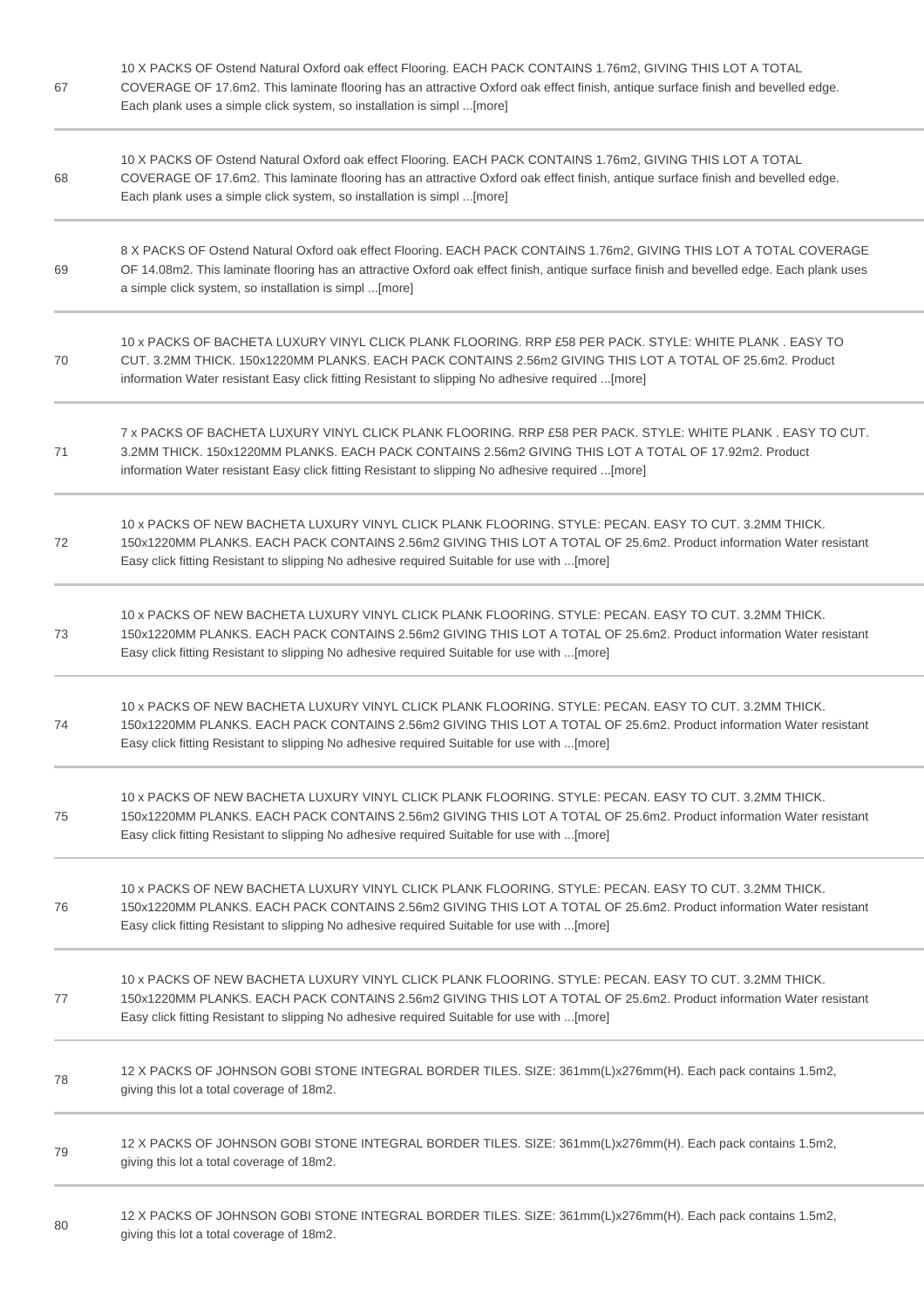| 81 | 12 X PACKS OF JOHNSON GOBI STONE INTEGRAL BORDER TILES. SIZE: 361mm(L)x276mm(H). Each pack contains 1.5m2,<br>giving this lot a total coverage of 18m2.                                                                                                                                                                    |
|----|----------------------------------------------------------------------------------------------------------------------------------------------------------------------------------------------------------------------------------------------------------------------------------------------------------------------------|
| 82 | 12 x Packs of Concertino New England Natural Oak effect Laminate flooring. Each pack contains 1.48m2, giving this lot a total coverage<br>of 17.76m2. This laminate flooring has an attractive Oak effect finish and 4 sided bevelled edge. Each plank uses a simple click system,<br>so installation is simple an [more]  |
| 83 | 12 x Packs of Concertino New England Natural Oak effect Laminate flooring. Each pack contains 1.48m2, giving this lot a total coverage<br>of 17.76m2. This laminate flooring has an attractive Oak effect finish and 4 sided bevelled edge. Each plank uses a simple click system,<br>so installation is simple an [more]  |
| 84 | 12 x Packs of Concertino New England Natural Oak effect Laminate flooring. Each pack contains 1.48m2, giving this lot a total coverage<br>of 17.76m2. This laminate flooring has an attractive Oak effect finish and 4 sided bevelled edge. Each plank uses a simple click system,<br>so installation is simple an [more]  |
| 85 | 12 x Packs of Concertino New England Natural Oak effect Laminate flooring. Each pack contains 1.48m2, giving this lot a total coverage<br>of 17.76m2. This laminate flooring has an attractive Oak effect finish and 4 sided bevelled edge. Each plank uses a simple click system,<br>so installation is simple an [more]  |
| 86 | 14 x PACKS OF NEW BACHETA LUXURY VINYL CLICK PLANK FLOORING. STYLE: GREY WHITE PLANK. EASY TO CUT. 3.2MM<br>THICK. 150x1220MM PLANKS. EACH PACK CONTAINS 2.56m2 GIVING THIS LOT A TOTAL OF 35.84m2. Product information Water<br>resistant Easy click fitting Resistant to slipping No adhesive required Suitable  [more]  |
| 87 | 10 x PACKS OF NEW BACHETA LUXURY VINYL CLICK PLANK FLOORING. STYLE: GREY WHITE PLANK. EASY TO CUT. 3.2MM<br>THICK. 150x1220MM PLANKS. EACH PACK CONTAINS 2.56m2 GIVING THIS LOT A TOTAL OF 25.6m2. Product information Water<br>resistant Easy click fitting Resistant to slipping No adhesive required Suitable f  [more] |
| 88 | 10 x PACKS OF NEW BACHETA LUXURY VINYL CLICK PLANK FLOORING. STYLE: GREY WHITE PLANK. EASY TO CUT. 3.2MM<br>THICK. 150x1220MM PLANKS. EACH PACK CONTAINS 2.56m2 GIVING THIS LOT A TOTAL OF 25.6m2. Product information Water<br>resistant Easy click fitting Resistant to slipping No adhesive required Suitable f  [more] |
| 89 | 10 x PACKS OF NEW BACHETA LUXURY VINYL CLICK PLANK FLOORING. STYLE: GREY WHITE PLANK. EASY TO CUT. 3.2MM<br>THICK. 150x1220MM PLANKS. EACH PACK CONTAINS 2.56m2 GIVING THIS LOT A TOTAL OF 25.6m2. Product information Water<br>resistant Easy click fitting Resistant to slipping No adhesive required Suitable f  [more] |
| 90 | 10 x PACKS OF NEW BACHETA LUXURY VINYL CLICK PLANK FLOORING. STYLE: GREY WHITE PLANK. EASY TO CUT. 3.2MM<br>THICK. 150x1220MM PLANKS. EACH PACK CONTAINS 2.56m2 GIVING THIS LOT A TOTAL OF 25.6m2. Product information Water<br>resistant Easy click fitting Resistant to slipping No adhesive required Suitable f  [more] |
| 91 | 6 X PACKS OF Kailas Real wood top layer flooring. Each pack covers 2.05m2, giving this lot a total coverage of 12.3m2. The wood is<br>protected with a varnish coating for better resistance against stains and scratchesThe click floating and glueless installation system<br>makes laying the floor quick and [more]    |
| 92 | 6 X PACKS OF Kailas Real wood top layer flooring. Each pack covers 2.05m2, giving this lot a total coverage of 12.3m2. The wood is<br>protected with a varnish coating for better resistance against stains and scratchesThe click floating and glueless installation system<br>makes laying the floor quick and [more]    |
| 93 | 6 X PACKS OF Kailas Real wood top layer flooring. Each pack covers 2.05m2, giving this lot a total coverage of 12.3m2. The wood is<br>protected with a varnish coating for better resistance against stains and scratchesThe click floating and glueless installation system<br>makes laying the floor quick and [more]    |

ł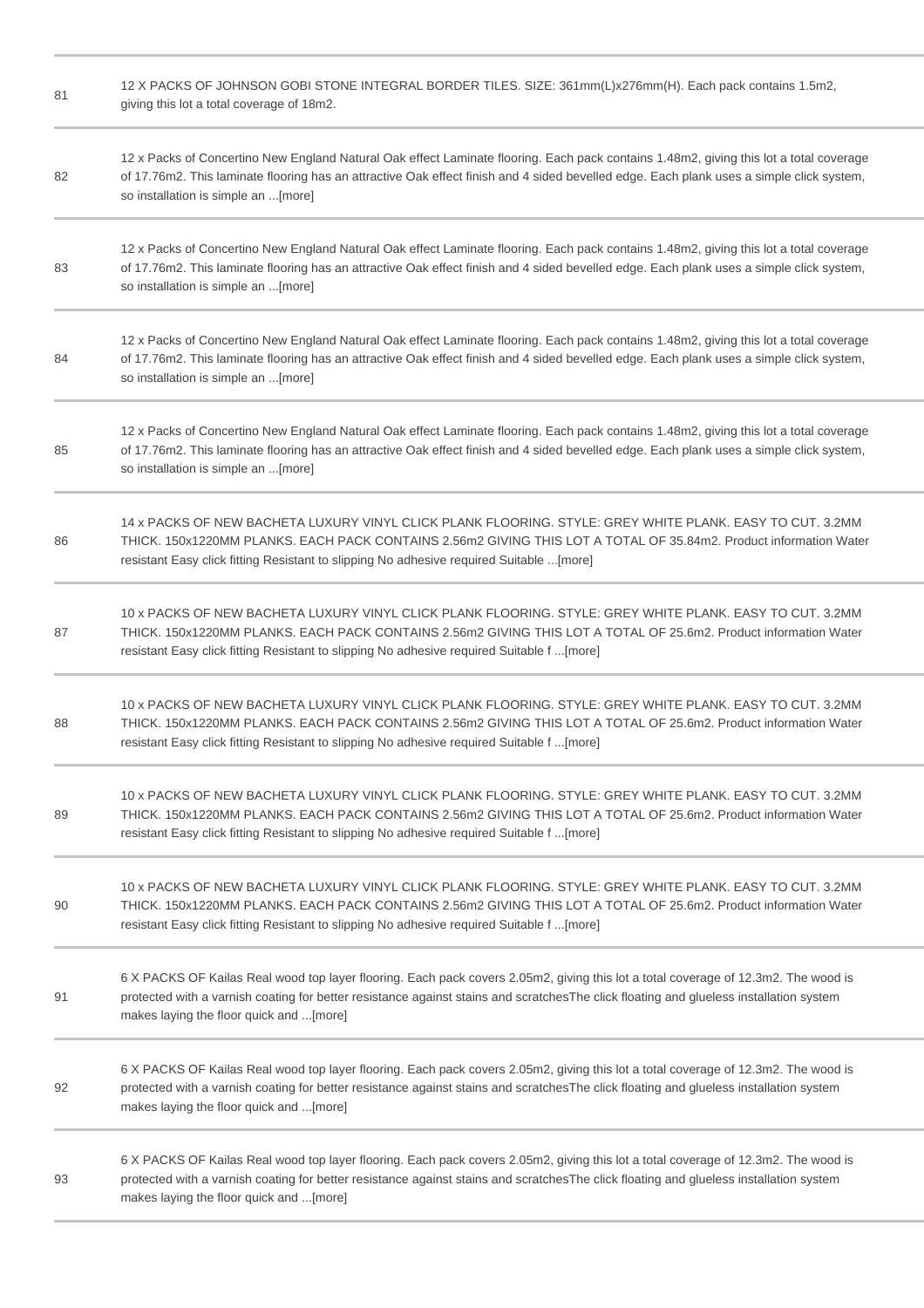| 94  | 5 X PACKS OF Kailas Real wood top layer flooring. Each pack covers 2.05m2, giving this lot a total coverage of 10.25m2. The wood is<br>protected with a varnish coating for better resistance against stains and scratchesThe click floating and glueless installation system<br>makes laying the floor quick and [more] |
|-----|--------------------------------------------------------------------------------------------------------------------------------------------------------------------------------------------------------------------------------------------------------------------------------------------------------------------------|
| 95  | 10 x PACKS OF BACHETA LUXURY VINYL CLICK PLANK FLOORING. RRP £58 PER PACK. STYLE: BROWN PLANK. EASY TO<br>CUT. 3.2MM THICK. 150x1220MM PLANKS. EACH PACK CONTAINS 2.56m2 GIVING THIS LOT A TOTAL OF 25.6m2. Product<br>information Water resistant Easy click fitting Resistant to slipping No adhesive required  [more] |
| 96  | 10 x PACKS OF BACHETA LUXURY VINYL CLICK PLANK FLOORING. RRP £58 PER PACK. STYLE: BROWN PLANK. EASY TO<br>CUT. 3.2MM THICK. 150x1220MM PLANKS. EACH PACK CONTAINS 2.56m2 GIVING THIS LOT A TOTAL OF 25.6m2. Product<br>information Water resistant Easy click fitting Resistant to slipping No adhesive required  [more] |
| 97  | 10 x PACKS OF BACHETA LUXURY VINYL CLICK PLANK FLOORING. RRP £58 PER PACK. STYLE: BROWN PLANK. EASY TO<br>CUT. 3.2MM THICK. 150x1220MM PLANKS. EACH PACK CONTAINS 2.56m2 GIVING THIS LOT A TOTAL OF 25.6m2. Product<br>information Water resistant Easy click fitting Resistant to slipping No adhesive required  [more] |
| 98  | 12 x PACKS OF Manhattan Light grey Matt Stone effect Ceramic Wall & floor Tile. 600mm(L)x300mm(H). Each pack contains 1.08m2,<br>giving this lot a total coverage of 12.96m2. Suitable for Any room, excluding wet-rooms Medium slip resistance Suitable for use with<br>underfloor heating Does not require s [more]    |
| 99  | 10 x PACKS OF Manhattan Light grey Matt Stone effect Ceramic Wall & floor Tile. 600mm(L)x300mm(H). Each pack contains 1.08m2,<br>giving this lot a total coverage of 10.8m2. Suitable for Any room, excluding wet-roomsMedium slip resistanceSuitable for use with<br>underfloor heatingDoes not require se [more]       |
| 100 | 10 x PACKS OF Manhattan Light grey Matt Stone effect Ceramic Wall & floor Tile. 600mm(L)x300mm(H). Each pack contains 1.08m2,<br>giving this lot a total coverage of 10.8m2. Suitable for Any room, excluding wet-roomsMedium slip resistanceSuitable for use with<br>underfloor heatingDoes not require se [more]       |
| 101 | PALLET TO CONTAIN 12 X NEW SEALED PACKS OF SHEPPARTON LAMINATE FLOORING. EACH PACK CONTAINS 2.467m2,<br>GIVING THIS LOT A TOTAL OF 29.604m2. 7MM THICK. FINISH: LIGHT STRUCTURED. SUITABLE FOR ALL ROOMS EXCEPT<br>WETROOMS & BATHROOMS. SUITABLE FOR UNDERFLOOR HEATING.                                                |
| 102 | PALLET TO CONTAIN 12 X NEW SEALED PACKS OF SHEPPARTON LAMINATE FLOORING. EACH PACK CONTAINS 2.467m2.<br>GIVING THIS LOT A TOTAL OF 29.604m2. 7MM THICK, FINISH: LIGHT STRUCTURED, SUITABLE FOR ALL ROOMS EXCEPT<br>WETROOMS & BATHROOMS. SUITABLE FOR UNDERFLOOR HEATING.                                                |
| 103 | PALLET TO CONTAIN 12 X NEW SEALED PACKS OF SHEPPARTON LAMINATE FLOORING. EACH PACK CONTAINS 2.467m2,<br>GIVING THIS LOT A TOTAL OF 29.604m2. 7MM THICK. FINISH: LIGHT STRUCTURED. SUITABLE FOR ALL ROOMS EXCEPT<br>WETROOMS & BATHROOMS. SUITABLE FOR UNDERFLOOR HEATING.                                                |
| 104 | PALLET TO CONTAIN 12 X NEW SEALED PACKS OF SHEPPARTON LAMINATE FLOORING. EACH PACK CONTAINS 2.467m2.<br>GIVING THIS LOT A TOTAL OF 29.604m2. 7MM THICK. FINISH: LIGHT STRUCTURED. SUITABLE FOR ALL ROOMS EXCEPT<br>WETROOMS & BATHROOMS, SUITABLE FOR UNDERFLOOR HEATING.                                                |
| 105 | PALLET TO CONTAIN 12 X NEW SEALED PACKS OF SHEPPARTON LAMINATE FLOORING. EACH PACK CONTAINS 2.467m2.<br>GIVING THIS LOT A TOTAL OF 29.604m2. 7MM THICK. FINISH: LIGHT STRUCTURED. SUITABLE FOR ALL ROOMS EXCEPT<br>WETROOMS & BATHROOMS, SUITABLE FOR UNDERFLOOR HEATING.                                                |
| 106 | 20 x PACKS OF JOHNSONS GREY DIMENSIONAL FIELD TILES. SIZE: 150x150MM. EACH CARTON CONTAINS 1m2, GIVING<br>THIS LOT A TOTAL COVERAGE OF 20m2.                                                                                                                                                                             |

and the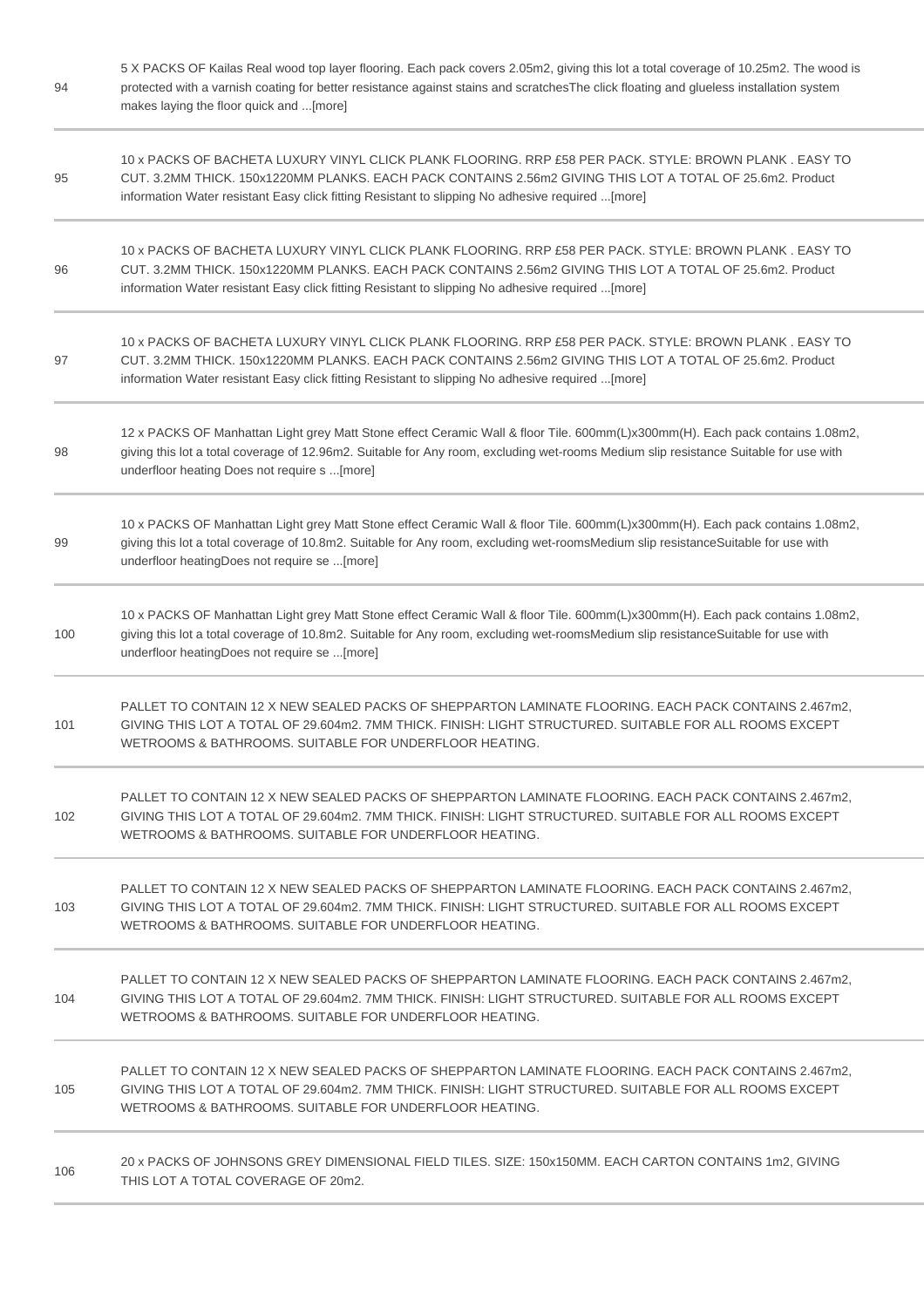| 107 | 20 x PACKS OF JOHNSONS GREY DIMENSIONAL FIELD TILES. SIZE: 150x150MM. EACH CARTON CONTAINS 1m2, GIVING<br>THIS LOT A TOTAL COVERAGE OF 20m2.                                                                                                                                                                              |
|-----|---------------------------------------------------------------------------------------------------------------------------------------------------------------------------------------------------------------------------------------------------------------------------------------------------------------------------|
| 108 | 20 x PACKS OF JOHNSONS GREY DIMENSIONAL FIELD TILES. SIZE: 150x150MM. EACH CARTON CONTAINS 1m2, GIVING<br>THIS LOT A TOTAL COVERAGE OF 20m2.                                                                                                                                                                              |
| 109 | 20 x PACKS OF JOHNSONS GREY DIMENSIONAL FIELD TILES. SIZE: 150x150MM. EACH CARTON CONTAINS 1m2, GIVING<br>THIS LOT A TOTAL COVERAGE OF 20m2.                                                                                                                                                                              |
| 110 | 20 x PACKS OF JOHNSONS GREY DIMENSIONAL FIELD TILES. SIZE: 150x150MM. EACH CARTON CONTAINS 1m2, GIVING<br>THIS LOT A TOTAL COVERAGE OF 20m2.                                                                                                                                                                              |
| 111 | 12 X PACKS OF Oldbury Grey Oak effect Laminate Flooring. EACH PACK CONTAINS 1.73m2, GIVING THIS LOT A TOAL<br>COVERAGE OF 20.76m2. Laminate flooring is the ideal solution for an affordable real-wood looking floor that is easy to install and<br>maintain. The natural style of this laminate flooring recreat  [more] |
| 112 | 10 X PACKS OF Oldbury Grey Oak effect Laminate Flooring. EACH PACK CONTAINS 1.73m2, GIVING THIS LOT A TOAL<br>COVERAGE OF 17.3m2. Laminate flooring is the ideal solution for an affordable real-wood looking floor that is easy to install and<br>maintain. The natural style of this laminate flooring recreate  [more] |
| 113 | 10 X PACKS OF Oldbury Grey Oak effect Laminate Flooring. EACH PACK CONTAINS 1.73m2, GIVING THIS LOT A TOAL<br>COVERAGE OF 17.3m2. Laminate flooring is the ideal solution for an affordable real-wood looking floor that is easy to install and<br>maintain. The natural style of this laminate flooring recreate  [more] |
| 114 | 10 X PACKS OF Oldbury Grey Oak effect Laminate Flooring. EACH PACK CONTAINS 1.73m2, GIVING THIS LOT A TOAL<br>COVERAGE OF 17.3m2. Laminate flooring is the ideal solution for an affordable real-wood looking floor that is easy to install and<br>maintain. The natural style of this laminate flooring recreate  [more] |
| 115 | 10 X PACKS OF Oldbury Grey Oak effect Laminate Flooring. EACH PACK CONTAINS 1.73m2, GIVING THIS LOT A TOAL<br>COVERAGE OF 17.3m2. Laminate flooring is the ideal solution for an affordable real-wood looking floor that is easy to install and<br>maintain. The natural style of this laminate flooring recreate  [more] |
| 116 | 25 X PACKS OF JOHNSONS KITCHEN STONE TILES. SIZE: 100x100MM. EACH PACK CONTAINS 1m2, GIVING THIS LOT A<br>TOTAL COVERAGE OF 25m2.                                                                                                                                                                                         |
| 117 | 25 X PACKS OF JOHNSONS KITCHEN STONE TILES. SIZE: 100x100MM. EACH PACK CONTAINS 1m2, GIVING THIS LOT A<br>TOTAL COVERAGE OF 25m2.                                                                                                                                                                                         |
| 118 | 10 X PACKS OF JOHNSONS ACONA LIGHT ROCK TILES. SIZE: 361x276CM. EACH PACK CONTAINS 1.1m2, GIVING THIS LOT A<br>TOTAL COVERAGE OF 11.1m2.                                                                                                                                                                                  |
| 119 | 10 X PACKS OF JOHNSONS ACONA LIGHT ROCK TILES. SIZE: 361x276CM. EACH PACK CONTAINS 1.1m2, GIVING THIS LOT A<br>TOTAL COVERAGE OF 11.1m2.                                                                                                                                                                                  |
| 120 | 10 X PACKS OF JOHNSONS ACONA LIGHT ROCK TILES. SIZE: 361x276CM. EACH PACK CONTAINS 1.1m2, GIVING THIS LOT A<br>TOTAL COVERAGE OF 11.1m2.                                                                                                                                                                                  |
| 121 | 10 X PACKS OF JOHNSONS ACONA LIGHT ROCK TILES. SIZE: 361x276CM. EACH PACK CONTAINS 1.1m2, GIVING THIS LOT A<br>TOTAL COVERAGE OF 11.1m2.                                                                                                                                                                                  |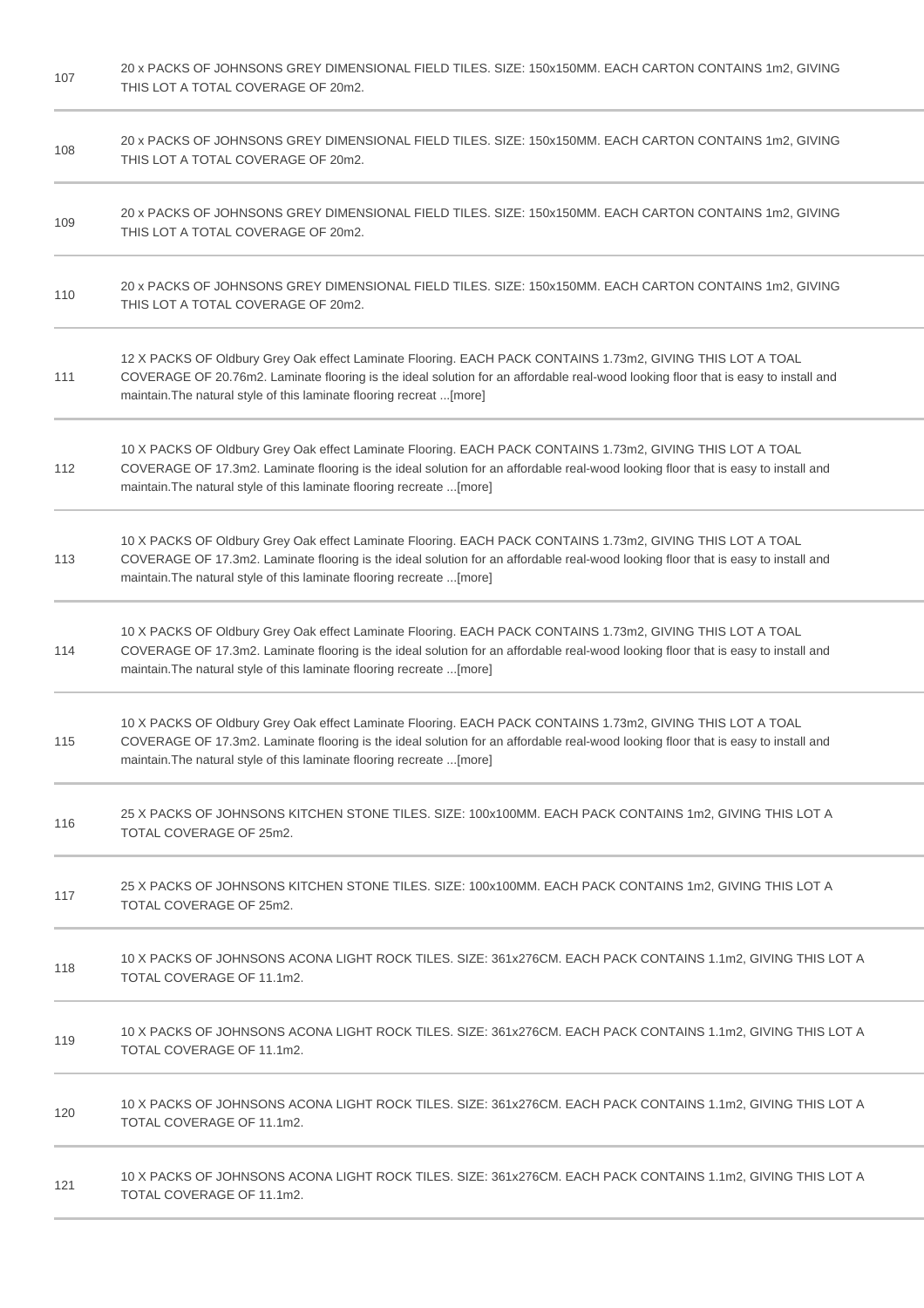| 122 | 10 X PACKS OF JOHNSONS ACONA LIGHT ROCK TILES. SIZE: 361x276CM. EACH PACK CONTAINS 1.1m2, GIVING THIS LOT A<br>TOTAL COVERAGE OF 11.1m2.                                                                                                                                                                                   |
|-----|----------------------------------------------------------------------------------------------------------------------------------------------------------------------------------------------------------------------------------------------------------------------------------------------------------------------------|
| 123 | 10 x PACKS OF BACHETA LUXURY VINYL CLICK PLANK FLOORING. RRP £58 PER PACK. STYLE: HADAKA VINTAGE . EASY TO<br>CUT. 3.2MM THICK. 150x1220MM PLANKS. EACH PACK CONTAINS 2.56m2 GIVING THIS LOT A TOTAL OF 25.6m2. Product<br>information Water resistant Easy click fitting Resistant to slipping No adhesive requir [more]  |
| 124 | 10 x PACKS OF BACHETA LUXURY VINYL CLICK PLANK FLOORING. RRP £58 PER PACK. STYLE: HADAKA VINTAGE. EASY TO<br>CUT. 3.2MM THICK. 150x1220MM PLANKS. EACH PACK CONTAINS 2.56m2 GIVING THIS LOT A TOTAL OF 25.6m2. Product<br>information Water resistant Easy click fitting Resistant to slipping No adhesive requir [more]   |
| 125 | 10 x PACKS OF BACHETA LUXURY VINYL CLICK PLANK FLOORING. RRP £58 PER PACK. STYLE: HADAKA VINTAGE . EASY TO<br>CUT. 3.2MM THICK. 150x1220MM PLANKS. EACH PACK CONTAINS 2.56m2 GIVING THIS LOT A TOTAL OF 25.6m2. Product<br>information Water resistant Easy click fitting Resistant to slipping No adhesive requir [more]  |
| 126 | PALLET TO CONTAIN 72 x PACKS OF IDEAL MARBLE EFFECT GLAZED CERAMIC WALL TILES. SIZE: 400mm(L) x 250mm (H).<br>7.5mm THICK. EACH BOX CONTAINS 1m2, GIVING THIS LOT A TOTAL COVERAGE OF 72m2. RRP £22 PER BOX.                                                                                                               |
| 127 | PALLET TO CONTAIN 72 x PACKS OF IDEAL MARBLE EFFECT GLAZED CERAMIC WALL TILES. SIZE: 400mm(L) x 250mm (H).<br>7.5mm THICK. EACH BOX CONTAINS 1m2, GIVING THIS LOT A TOTAL COVERAGE OF 72m2. RRP £22 PER BOX.                                                                                                               |
| 128 | PALLET TO CONTAIN 72 x PACKS OF IDEAL MARBLE EFFECT GLAZED CERAMIC WALL TILES. SIZE: 400mm(L) x 250mm (H).<br>7.5mm THICK. EACH BOX CONTAINS 1m2, GIVING THIS LOT A TOTAL COVERAGE OF 72m2. RRP £22 PER BOX.                                                                                                               |
| 129 | PALLET TO CONTAIN 72 x PACKS OF IDEAL MARBLE EFFECT GLAZED CERAMIC WALL TILES. SIZE: 400mm(L) x 250mm (H).<br>7.5mm THICK. EACH BOX CONTAINS 1m2, GIVING THIS LOT A TOTAL COVERAGE OF 72m2. RRP £22 PER BOX.                                                                                                               |
| 130 | 10 x PACKS OF BACHETA LUXURY VINYL CLICK PLANK FLOORING. RRP £58 PER PACK. STYLE: MULTI-PLANKS BROWN.<br>EASY TO CUT. 3.2MM THICK. 150x1220MM PLANKS. EACH PACK CONTAINS 2.56m2 GIVING THIS LOT A TOTAL OF 25.6m2.<br>Product information Water resistant Easy click fitting Resistant to slipping No adhesive req  [more] |
| 131 | 10 x PACKS OF BACHETA LUXURY VINYL CLICK PLANK FLOORING. RRP £58 PER PACK. STYLE: MULTI-PLANKS BROWN.<br>EASY TO CUT. 3.2MM THICK. 150x1220MM PLANKS. EACH PACK CONTAINS 2.56m2 GIVING THIS LOT A TOTAL OF 25.6m2.<br>Product information Water resistant Easy click fitting Resistant to slipping No adhesive req  [more] |
| 132 | 10 x PACKS OF BACHETA LUXURY VINYL CLICK PLANK FLOORING. RRP £58 PER PACK. STYLE: MULTI-PLANKS BROWN.<br>EASY TO CUT. 3.2MM THICK. 150x1220MM PLANKS. EACH PACK CONTAINS 2.56m2 GIVING THIS LOT A TOTAL OF 25.6m2.<br>Product information Water resistant Easy click fitting Resistant to slipping No adhesive req [more]  |
| 133 | 10 x PACKS OF BACHETA LUXURY VINYL CLICK PLANK FLOORING. RRP £58 PER PACK. STYLE: MULTI-PLANKS BROWN.<br>EASY TO CUT. 3.2MM THICK. 150x1220MM PLANKS. EACH PACK CONTAINS 2.56m2 GIVING THIS LOT A TOTAL OF 25.6m2.<br>Product information Water resistant Easy click fitting Resistant to slipping No adhesive req [more]  |
| 134 | 10 x PACKS OF BACHETA LUXURY VINYL CLICK PLANK FLOORING. RRP £58 PER PACK. STYLE: MULTI-PLANKS BROWN.<br>EASY TO CUT. 3.2MM THICK. 150x1220MM PLANKS. EACH PACK CONTAINS 2.56m2 GIVING THIS LOT A TOTAL OF 25.6m2.<br>Product information Water resistant Easy click fitting Resistant to slipping No adhesive req [more]  |
| 135 | 10 x PACKS OF BACHETA LUXURY VINYL CLICK PLANK FLOORING. RRP £58 PER PACK. STYLE: MULTI-PLANKS BROWN.<br>EASY TO CUT. 3.2MM THICK. 150x1220MM PLANKS. EACH PACK CONTAINS 2.56m2 GIVING THIS LOT A TOTAL OF 25.6m2.<br>Product information Water resistant Easy click fitting Resistant to slipping No adhesive req [more]  |